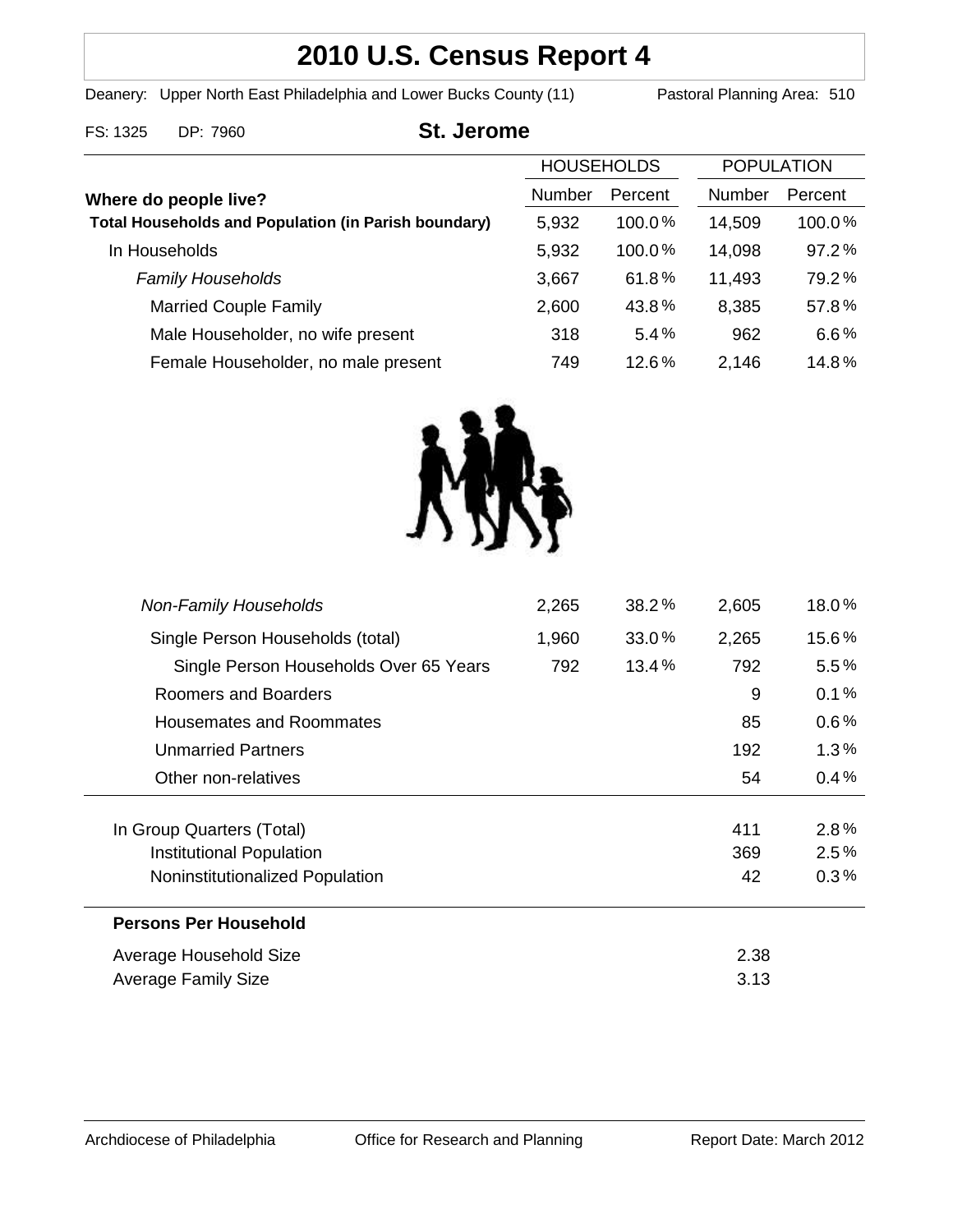## **2010 U.S. Census Report 4**

Deanery: Upper North East Philadelphia and Lower Bucks County (11) Pastoral Planning Area: 510

FS: 1325 DP: 7960 **St. Jerome**

|                                                      | <b>POPULATION</b> |         |
|------------------------------------------------------|-------------------|---------|
| Where do Children - Under Age 18 Live?               | <b>Number</b>     | Percent |
| Total Children - Under Age 18 (in Parish boundary)   | 2,765             | 100.0%  |
| In Households                                        | 2,760             | 99.8%   |
| Householder or spouse is under 18                    | 1                 | 0.0%    |
| With Related:                                        |                   |         |
| Married-Couple Family                                | 1,770             | 64.0%   |
| Male Householder, No Wife Present                    | 184               | 6.6%    |
| Female Householder, No Husband Present               | 491               | 17.8%   |
| <b>Other Related Householder</b>                     | 55                | 2.0%    |
| <b>With Non-Relatives</b>                            | 28                | 1.0%    |
| <b>Grandparent Householder</b>                       | 231               | 8.3%    |
| In Group Quarters                                    | 5                 | 0.2%    |
| Institutionalized population                         | 5                 | 0.2%    |
| Noninstitutionalized population                      | $\boldsymbol{0}$  | 0.0%    |
| Where do Adults - Age 65 and Older - Live?           |                   |         |
| Total Adults - Age 65 and Older (in Parish boundary) | 2,863             | 100.0%  |
| In Households                                        | 2,508             | 87.6%   |
| Family Households:                                   | 1,646             | 57.5%   |
| Is Householder or Spouse                             | 1,412             | 49.3%   |
| With Other Relative Householder                      | 51                | 1.8%    |
| With Non-Related Householder                         | 8                 | 0.3%    |
| is Parent                                            | 136               | 4.8%    |
| is Parent-in-Law                                     | 39                | 1.3%    |
| In Non-family Households:                            | 863               | 30.1%   |
| Male Living Alone                                    | 229               | $8.0\%$ |
| Male not Living Alone                                | 18                | $0.6\%$ |
| Female Living Alone                                  | 563               | 19.7%   |
| Female not Living Alone                              | 18                | 0.6%    |
| Other                                                | 35                | 1.2%    |
| In Group Quarters                                    | 354               | 12.4%   |
| Institutionalized population                         | 334               | 11.7%   |
| Noninstitutionalized population                      | 20                | 0.7%    |
| <b>Housing Units in the Parish boundary</b>          |                   |         |
| <b>Total Housing Units</b>                           | 6,179             | 100.0%  |
| Occupied                                             | 5,932             | 96.0%   |
| Owner-Occupied                                       | 3,781             | 61.2%   |
| Renter-Occupied                                      | 2,151             | 34.8%   |
| Vacant                                               | 248               | 4.0%    |

Archdiocese of Philadelphia **Office for Research and Planning** Report Date: March 2012